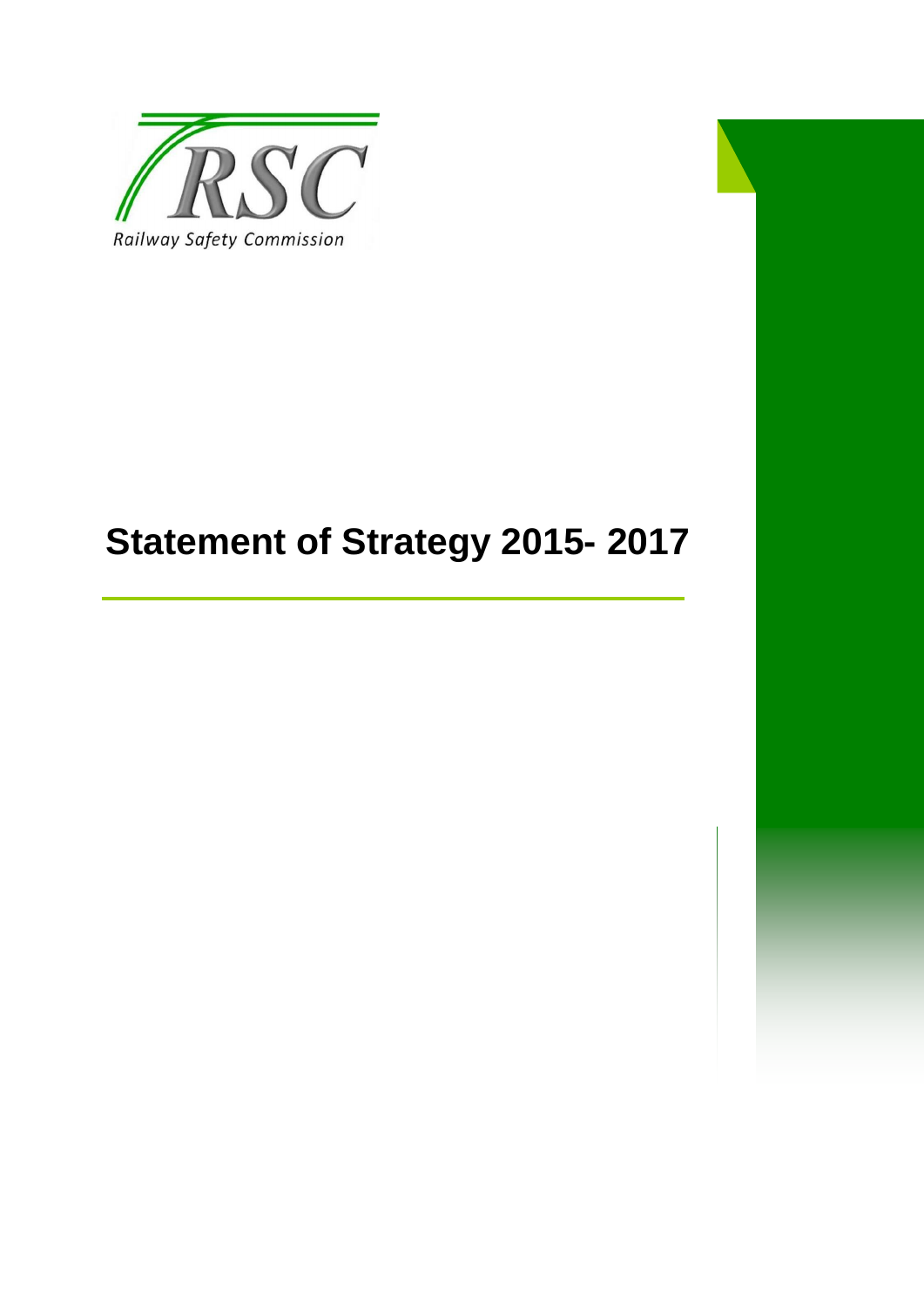# **Contents**

| $\mathbf{1}$   |     |       |  |                                                                                  |  |  |  |  |  |
|----------------|-----|-------|--|----------------------------------------------------------------------------------|--|--|--|--|--|
| $\overline{2}$ |     |       |  |                                                                                  |  |  |  |  |  |
|                | 2.1 |       |  |                                                                                  |  |  |  |  |  |
|                |     | 2.2   |  |                                                                                  |  |  |  |  |  |
|                |     | 2.2.1 |  |                                                                                  |  |  |  |  |  |
| 3              |     |       |  |                                                                                  |  |  |  |  |  |
|                | 3.1 |       |  |                                                                                  |  |  |  |  |  |
|                |     | 3.1.1 |  |                                                                                  |  |  |  |  |  |
|                |     | 3.1.2 |  |                                                                                  |  |  |  |  |  |
|                |     | 3.1.3 |  |                                                                                  |  |  |  |  |  |
|                |     | 3.1.4 |  |                                                                                  |  |  |  |  |  |
|                | 3.2 |       |  |                                                                                  |  |  |  |  |  |
|                |     | 3.2.1 |  |                                                                                  |  |  |  |  |  |
|                |     | 3.2.2 |  |                                                                                  |  |  |  |  |  |
|                |     | 3.2.3 |  |                                                                                  |  |  |  |  |  |
|                |     | 3.2.4 |  |                                                                                  |  |  |  |  |  |
|                | 3.3 |       |  |                                                                                  |  |  |  |  |  |
|                |     | 3.3.1 |  |                                                                                  |  |  |  |  |  |
|                |     | 3.3.2 |  |                                                                                  |  |  |  |  |  |
|                |     | 3.3.3 |  |                                                                                  |  |  |  |  |  |
|                |     | 3.3.4 |  |                                                                                  |  |  |  |  |  |
|                | 3.4 |       |  |                                                                                  |  |  |  |  |  |
|                |     | 3.4.1 |  |                                                                                  |  |  |  |  |  |
|                |     | 3.4.2 |  | Infrastructure Managers, Railway Undertakings, and other Railway Organisations10 |  |  |  |  |  |
|                |     | 3.4.3 |  |                                                                                  |  |  |  |  |  |
|                | 3.5 |       |  |                                                                                  |  |  |  |  |  |
|                |     | 3.5.1 |  |                                                                                  |  |  |  |  |  |
|                |     | 3.5.2 |  |                                                                                  |  |  |  |  |  |
|                |     | 3.5.3 |  |                                                                                  |  |  |  |  |  |
| 4              |     |       |  |                                                                                  |  |  |  |  |  |
| 5              |     |       |  |                                                                                  |  |  |  |  |  |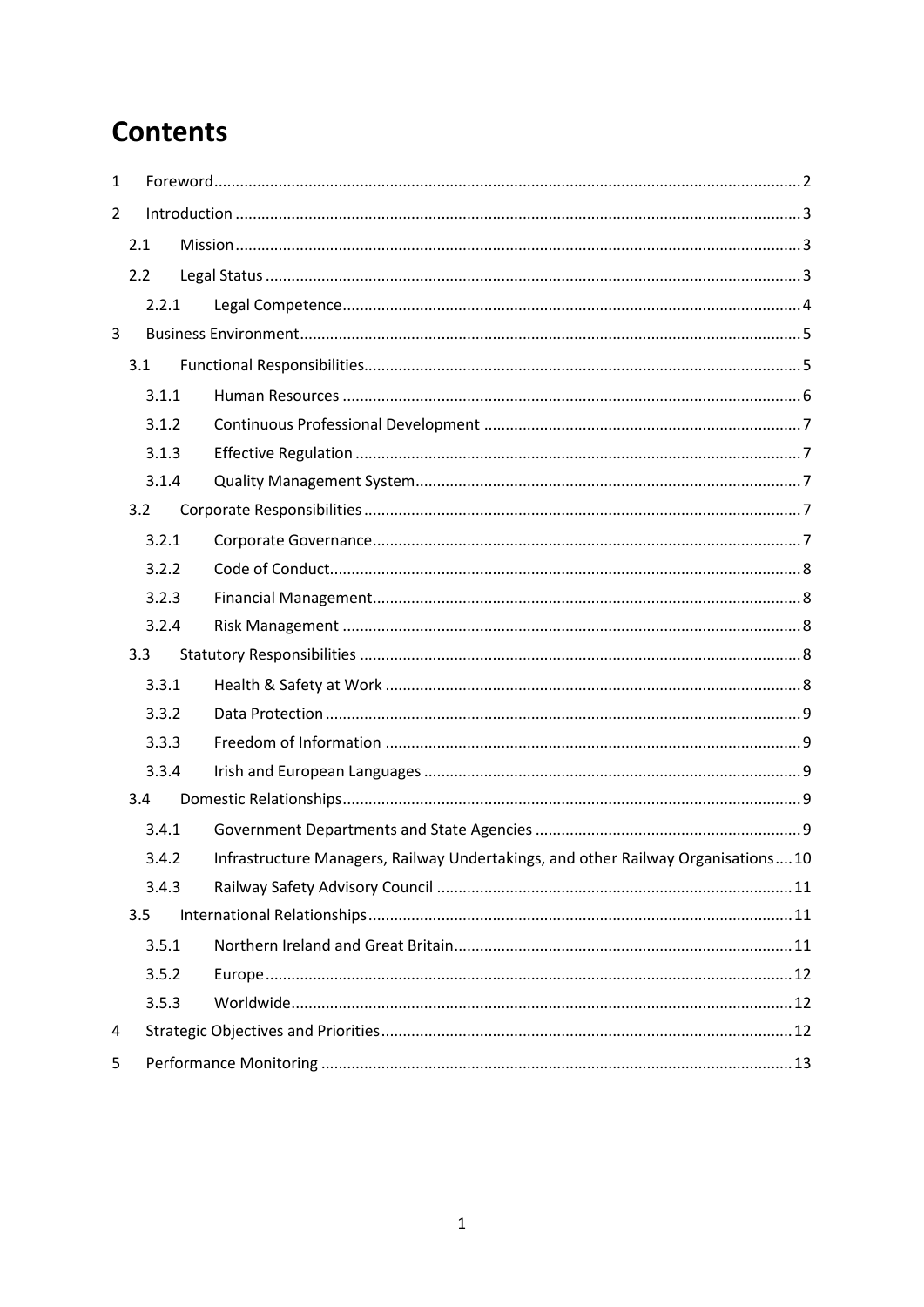# <span id="page-2-0"></span>**1 Foreword**

The Railway Safety Commission (RSC) is pleased to present this Statement of Strategy, which covers the three-year period 2015 to 2017. In undertaking its duties the Commission will be guided by this Statement of Strategy

The Commission is responsible for oversight of the safety of those railways that provide passenger and freight services or otherwise interface with the public. Regulation is performed in compliance with the provisions of the Railway Safety Act 2005 and the European Union (Railway Safety) Regulations 2013 (S.I. NO.444 of 2013).

Safety Authorisation for Iarnród Éireann's infrastructure manager functions and Safety Certification of Iarnród Éireann railway undertaking for its rail transport activities, was granted in conformity with European requirements in March 2013. Translink - Northern Ireland Railways (NIR), Balfour Beatty Rail Ireland (BBRI), and the Railway Preservation Society of Ireland (RPSI) have also been awarded EU Safety Certification as Railway Undertakings to operate over the Iarnród Éireann network.

The Commission engages pro-actively with all railway sector participants to ensure that they meet their statutory obligations as duty holders with regard to safety of the travelling public, employees, and those who otherwise work on the railway.

The Commission is also responsible for the economic regulation of the sector in respect of the European railway network in the State in accordance with the provisions of the EU (Regulation of Railways) Regulations 2015 (S.I. No. 249 of 2015).

It is recognised that Government policies are shaped by the fiscal circumstance that pertain, and the Commission will respond to any challenges that emerge whilst at the same time ensuring that regulatory oversight of railway safety and market principles is not compromised.

The Railway Safety Commission is committed to a continuing delivery on its mission of "*advancing railway safety, ensuring fair access to the Iarnród Éireann network, and monitoring the performance and sustainability of heavy rail infrastructure in Ireland*."

**Gerald Beesley COMMISSIONER**

**June 2015**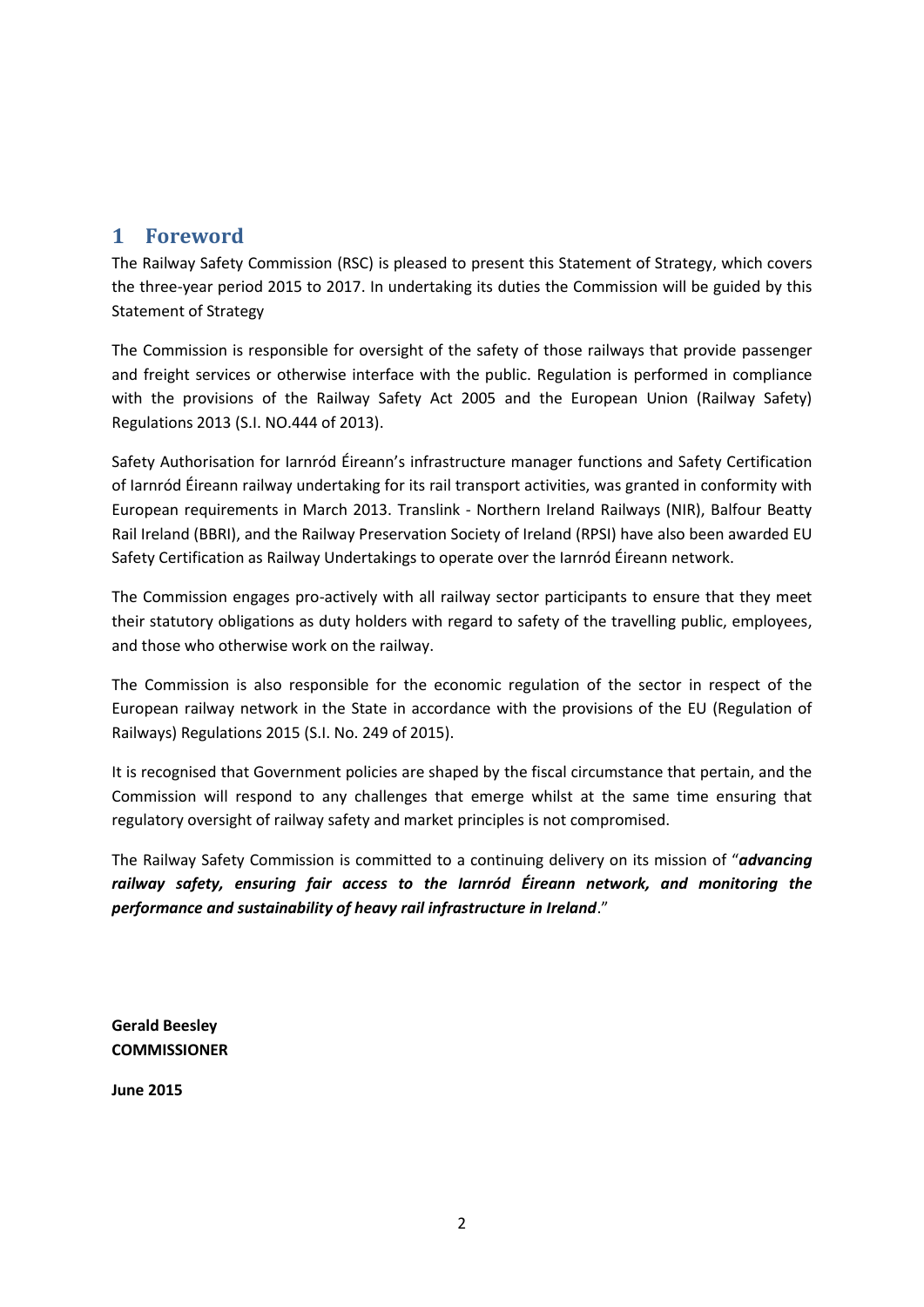# <span id="page-3-0"></span>**2 Introduction**

This document is the triennial Statement of Strategy of the Railway Safety Commission (RSC) for the years 2015 to 2017. Its purpose is to present management, staff, stakeholders, and the public with a clear understanding of the strategic direction that the RSC is adopting to meet its statutory duties and achieve its business objectives.

The EU Railway Safety (Reporting of Serious Accidents, Accident and Incidents) Regulations of 2014 (S.I. No. 258 of 2014) provided for the activities of the Railway Accident Investigation Unit (RAIU) to be transferred from the RSC to the Department of Transport Tourism and Sport (DTTAS). This change came into effect on 1<sup>st</sup> July 2014, thus relieving the RSC of that specific area of responsibility. However, additional functions for regulation of the railway sector were conferred on the RSC under S.I. No. 249 of 2015 - the EU (Regulation of Railways) Regulations 2015. This Statement of Strategy takes account of these particular organisational changes.

## <span id="page-3-1"></span>**2.1 Mission**

In recognition of additional responsibilities for the regulation of railways conferred on the RSC under S.I. No.249 of 2015, the RSC has adopted a revised Mission Statement:-

**The RSC is committed to advancing railway safety, ensuring fair access to the Iarnród Éireann network, and monitoring the performance and sustainability of heavy rail infrastructure in Ireland**

#### *Our Vision is:*

#### **Railways that safely deliver**

#### *Our Policy is:*

**To engage with all railway sector participants in a consistent, informed, and professional manner.**

#### *Our Objectives are:*

**Safety:** that railway activities throughout the State are conducted with primary regard to safety; **Compliance:** that railway organisations comply with national and European legal requirements; **Open Access:** that access to the railway network is provided in a fair and transparent manner; and **Performance & Sustainability:** that Infrastructure Manager(s) deliver sustainable railway network capacity and economic value for the State.

#### <span id="page-3-2"></span>**2.2 Legal Status**

The Railway Safety Commission (RSC) is a statutory body that was established on  $1<sup>st</sup>$ January 2006 in accordance with the provisions of the Railway Safety Act, 2005. It is the independent regulatory agency charged with oversight of all railway activities in the State.

In the context of Directive 2004/49/EC (the Railway Safety Directive), the RSC is the National Safety Authority for the railway sector in the Republic of Ireland. In order to meet the State's obligations under Directive 2012/34/EU (the Single European Railway Area Directive) the RSC was designated as the Regulatory Body and the Licensing Authority for the European railway system in the State, and also appointed the Independent Monitoring Body for the multi-annual Infrastructure Manager Contact, with effect from 12<sup>th</sup> June 2015.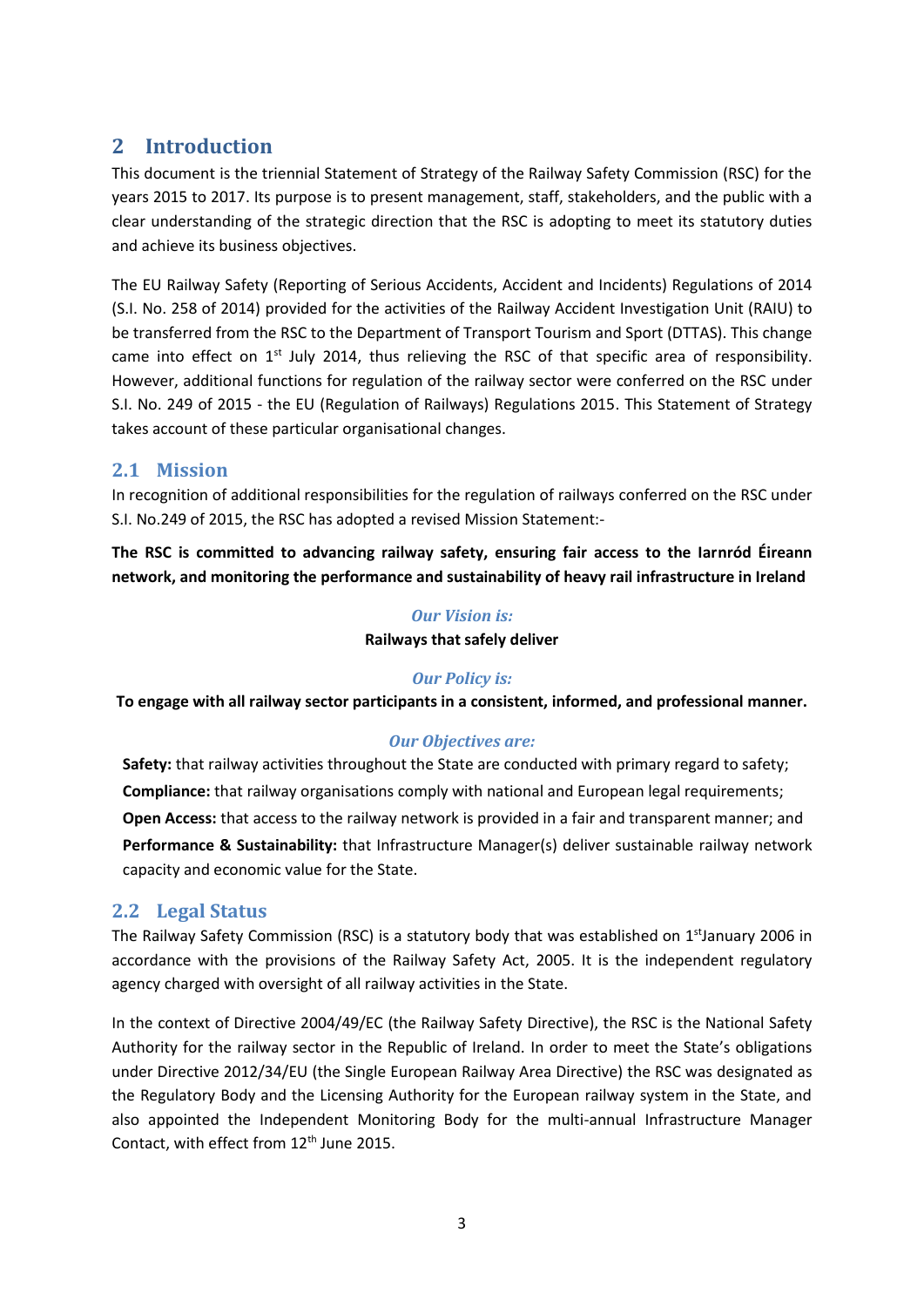#### <span id="page-4-0"></span>**2.2.1 Legal Competence**

Under the provisions of the Railway Safety Act as amended by the EU (Railway Safety) Regulations 2013 (S.I. No.444 of 2013), and the EU (Regulation of Railways) Regulations 2015 (S.I. No. 249 of 2015) the RSC is the Competent Authority responsible for:

- 1. Conformity Assessment of Safety Management Systems and the associated safety authorisation of Infrastructure Managers and safety certification of Railway Undertakings in compliance with Directive 2004/49/EC and Regulations (EU) No.1158/2010 and (EU) No.1169/2010;
- 2. Conformity Assessment of Safety Management Systems and the associated safety certification of Light Railway Organisations and Heritage Railways in compliance with the Railway Safety Act;
- 3. Safety Assessment of new and significantly altered railway vehicles and structural sub-systems in compliance with requirements of Directive 2008/57/EC prior to authorisation to place in service;
- 4. Safety Assessment of new and significantly altered light railway vehicles and infrastructure in compliance with the requirements of the Railway Safety Act 2005;
- 5. Safety Supervision of Infrastructure Managers and Railway Undertakings in compliance with Directive 2004/49/EC and Regulation (EU) No.1177/2012, and of Light Railway Organisations and Heritage Railways in compliance with the Railway Safety Act 2005;
- 6. Certification and surveillance supervision of Entities in Charge of Maintenance in compliance with Regulation (EU) No.445/2011;
- 7. Licensing of train drivers in compliance with Directive 2007/59/EC and S.I. No.399 of 2010;
- 8. Monitoring the performance of the Iarnród Éireann Infrastructure Manager under the terms of the multi-annual Infrastructure Manager Contract between the Minister for Transport Tourism and Sport and Iarnród Éireann incompliance with Directive 2012/34/EU and S.I. No.249 of 2015;
- 9. Oversight of the Iarnród Éireann track access allocation and pricing regime and adjudication on appeals by Railway Undertakings incompliance with Directive 2012/34/EU;
- 10. Licensing of Railway Undertakings incompliance with Directive 2012/34/EU;
- 11. Promoting and developing the railway regulatory framework in accordance with Directive 2004/49/EC and Directive 2012/34/EU; and
- 12. Application of enforcement measures in accordance with Part 7 of the Railway Safety Act 2005.

The RSC is also the Competent Authority responsible for:

- 13. Certification of Advisors for carriage of dangerous goods on rail in compliance with S.I. 651 of 2010; and
- 14. Authorisation of cableways in compliance with S.I. 470 of 2003 (as amended by S.I. 766 of 2007).

The RSC is independent in its organisation, legal structure, and decision-making from any Railway Undertaking, Infrastructure Manager, and railway procurement entity. Furthermore, the tasks with which it is entrusted may not be transferred or sub-contracted to any Infrastructure Manager, Railway Undertaking or railway procurement entity.

In accordance with the requirements of the Directive 2004/49/EC, the RSC is free to carry out all inspections and investigations that are needed for accomplishment of its tasks and is granted access to all relevant documents and to premises, installations and equipment of Infrastructure Managers and Railway Undertakings and other railway organisations. These measures are given legal force by the powers of enforcement conferred by Section 76 of the Railway Safety Act, 2005.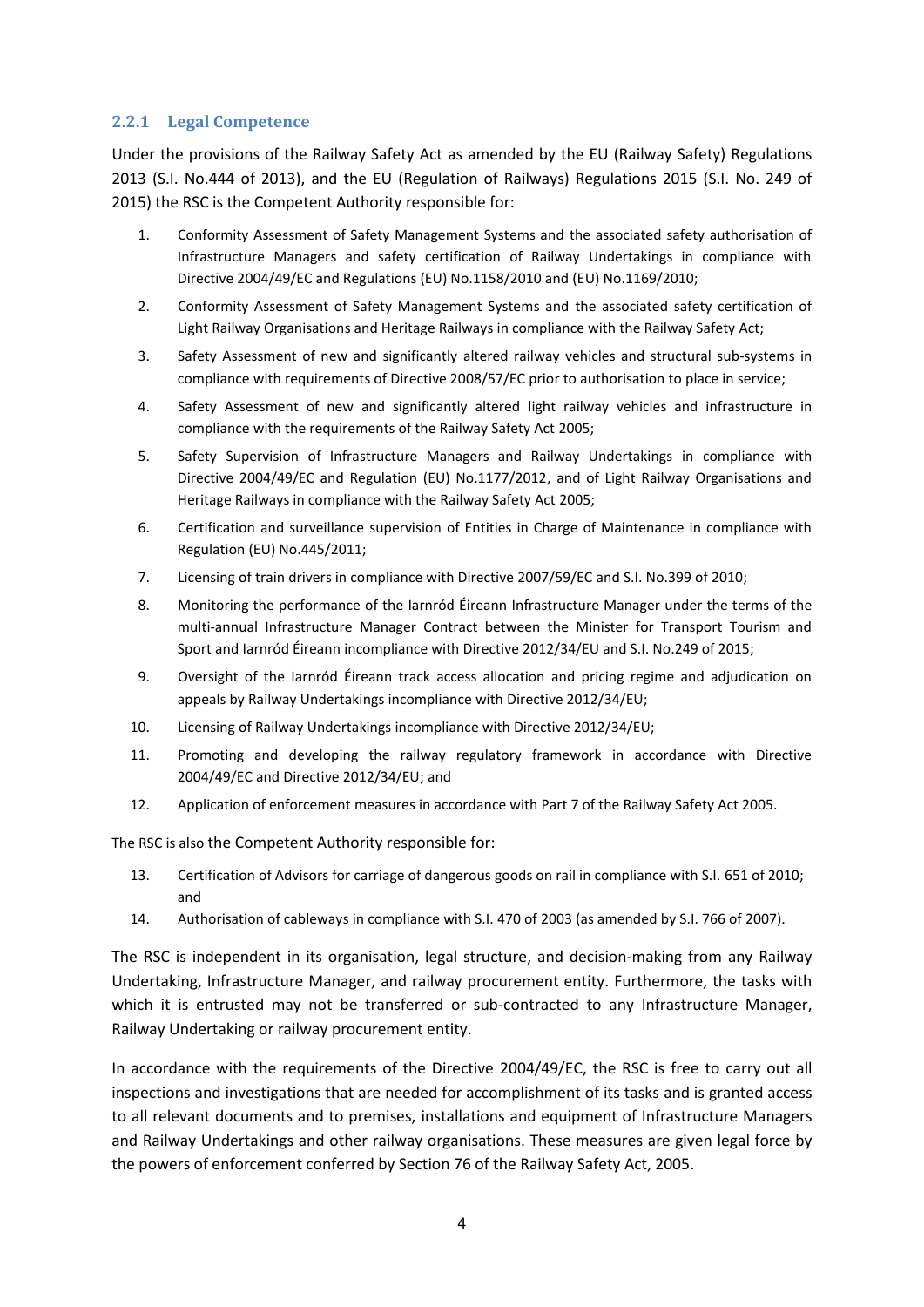# <span id="page-5-0"></span>**3 Business Environment**

This section describes the functional, corporate, and statutory responsibilities that shape the RSC's strategic direction. It also outlines those domestic and international relationships that determine the scope of activities that the RSC must be capable of handling in order to fully deliver on its regulatory duty in respect of the railway sector in Ireland.

Railway safety, particularly when it involves the transport of passengers, is a public interest issue, and it is therefore not only a political imperative to establish the necessary legislative framework, but also to ensure that capacity for adequate regulatory oversight is not impaired by other priorities.

The objective of the RSC's human resource strategy is to build and maintain a competent corporate capability for the regulation of the railway sector. This strategy is designed to ensure that a cadre of professional staff, with railway-specific technical knowledge and experience, is available to meet the business needs of the organisation.

## <span id="page-5-1"></span>**3.1 Functional Responsibilities**

As the independent regulatory agency charged with oversight of all railway activities in the State, the RSC is required to ensure that each railway organisation operating within the State understands and effectively manages the risk to safety associated with its activities.

The RSC is also required to ensure that the European railway network in the State is maintained to the standard required to deliver sustainable infrastructure capacity and economic value; that access to that network is provided in a fair and transparent manner; and that those Railway Undertakings accessing the network satisfy the EU licensing requirements.

The foregoing is achieved through four key business processes, viz.:

**Conformity Assessment** - Assessing Safety Management Systems (SMS) to ensure that they conform to all requirements prior to awarding Safety Authorisation or Safety Certificates, and assessment of new or significantly altered railway infrastructure and rolling stock to ensure safety compliance prior to authorising placement in service;

**Supervision & Enforcement** – Auditing railway organisations' compliance with the procedures and standards prescribed in their respective SMS, and inspection of railway assets to assess compliance with fitness for purpose criteria. Compliance with safety recommendations is assured through monitoring of implementation plans and by taking enforcement proceedings where necessary;

**Economic Regulation** – Monitoring the performance of Iarnród Éireann under the terms of the multi-annual infrastructure contract between the Minister for Transport Tourism and Sport and the Infrastructure Manager in regard to expenditure, maintenance output, and service delivery; oversight of the Iarnród Éireann track access allocation and pricing regime and adjudication on appeals by Railway Undertakings; and the licensing of Railway Undertakings;

**European & Legislative Harmonisation** – Supporting the harmonisation of legislation with European Directives and Regulations, and ensuring that the consequent implementation of related technical and procedural measures conforms to mandatory European requirements.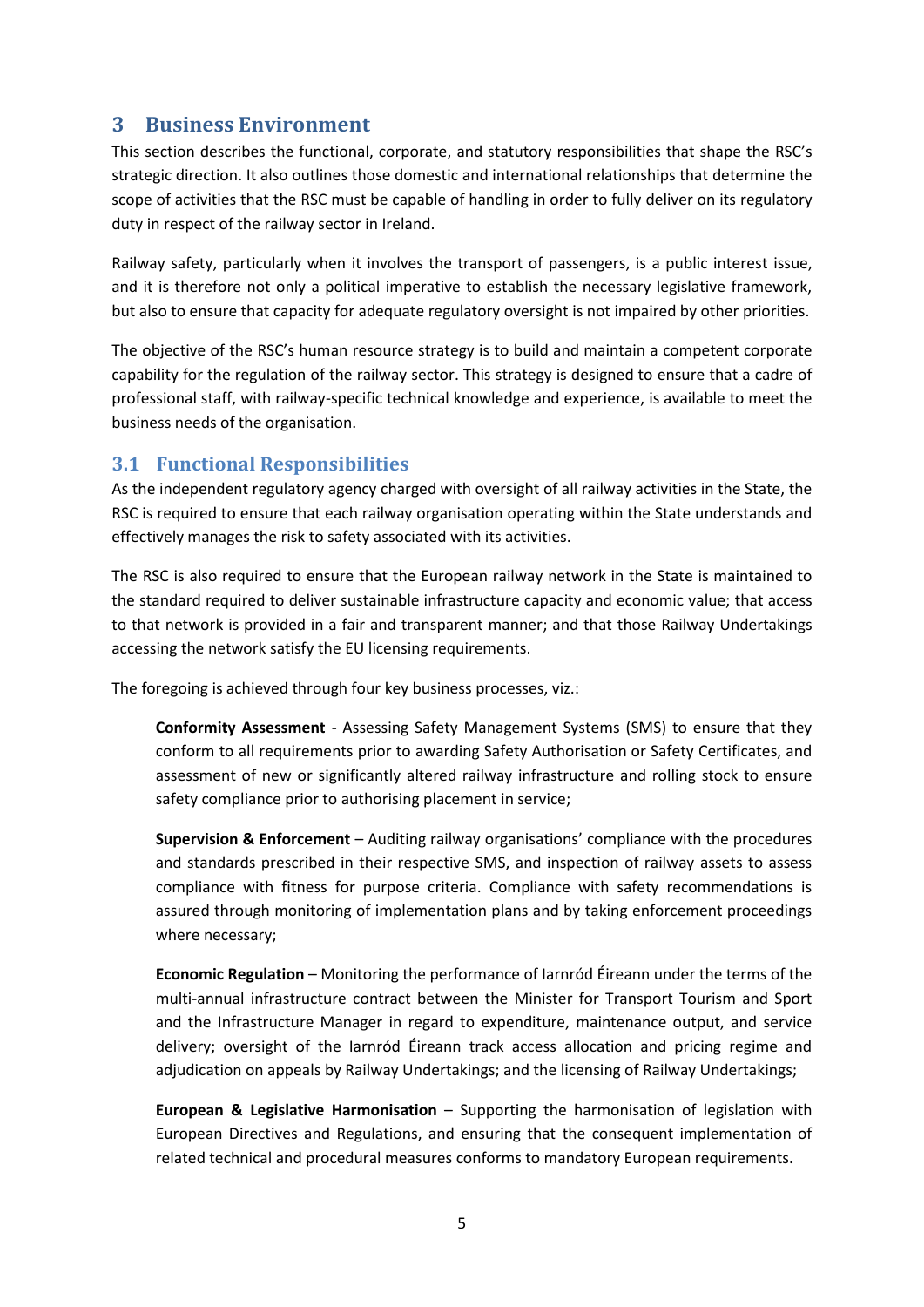EU Common Safety Methods (CSMs) dictate the precise manner in which Infrastructure Managers and Railway Undertakings are to be supervised to ensure that they apply and comply with their respective approved SMS. Similarly, the process for authorising the placing in service of new and significantly altered railway vehicles and structural sub-systems is laid down by Europe, as are the requirements for ensuring SMS conformity.

#### <span id="page-6-0"></span>**3.1.1 Human Resources**

The RSC has identified the organisational structure and staff requirements necessary to deliver on its functional obligations outlined above, and this is illustrated by the following diagram:



Technical specialists possessing a very broad knowledge of the railway industry are required for the Inspector positions within the RSC - narrowly focussed experts are not suitable for such roles. In the past recruitment of experienced railway engineers with such qualities proved quite problematic for the RSC. To overcome this difficulty a bespoke graduate development programme was developed in collaboration with Engineers Ireland as a key component of the RSC human resource strategy. This strategy of growing our own expertise was implemented in September 2011, and continues to this day. It has provided the means of ensuring that adequate railway-specific technical knowledge and experience is now available to meet the business needs of the organisation.

Prior to the development of our own capability the RSC was overly dependent on of consultant specialists engaged under framework arrangements as means of resourcing its on-going functions. However, such contract arrangements were far from satisfactory in that their administration demanded a disproportionate amount of management resource, and they did not satisfy the fundamental RSC need to develop and retain knowledge.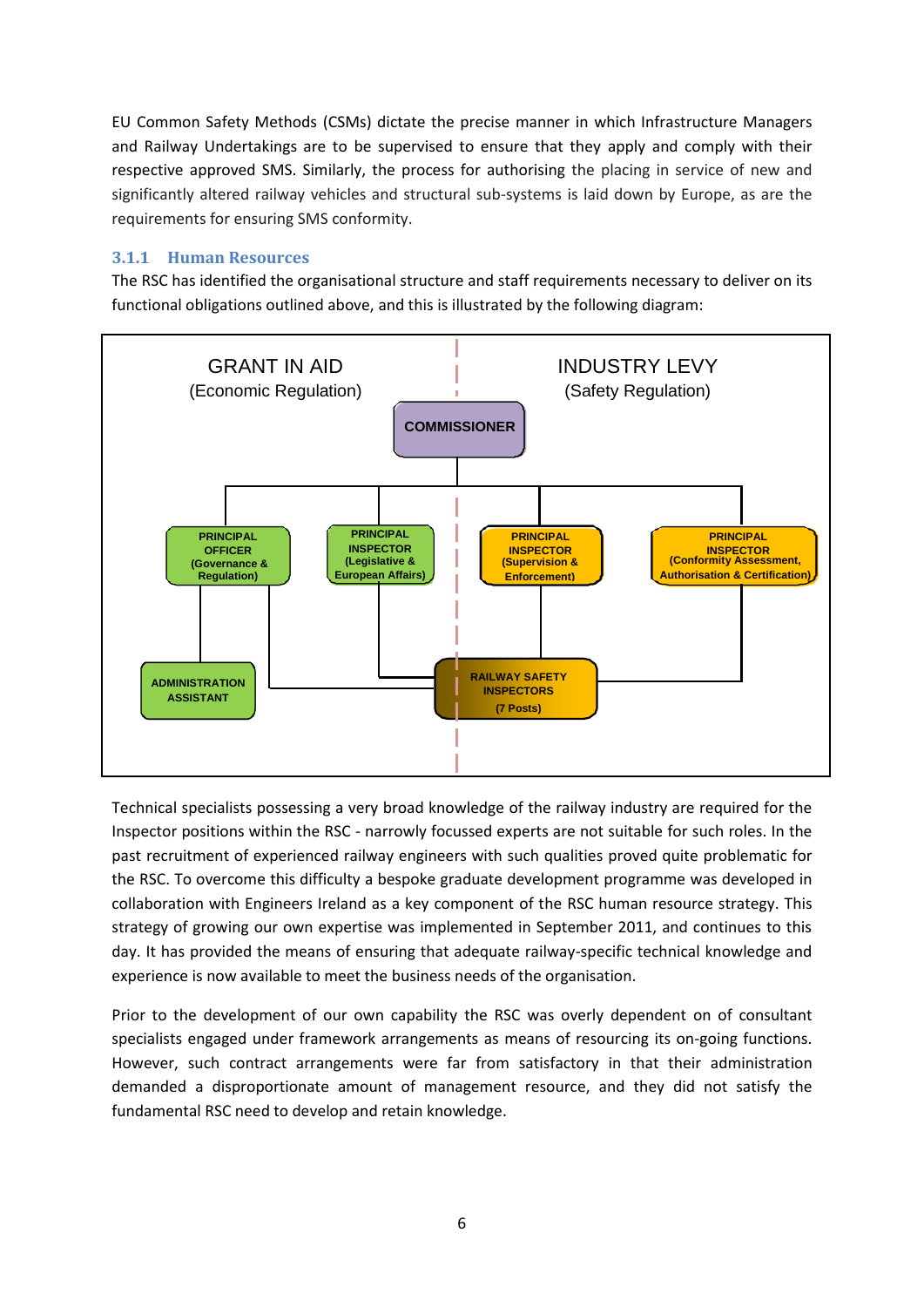#### <span id="page-7-0"></span>**3.1.2 Continuous Professional Development**

Regulation of railway safety can only be effectively carried out by technical specialists - professional railway engineers with appropriate experience in the sector. In particular, it is necessary for the RSC to have in-house expertise in the areas of track and structures, traction and rolling stock, railway electrification, signalling, and train working.

The RSC staff development programme is designed to equip graduate engineers with the necessary skills, ability, knowledge, and experience to satisfy the railway safety inspector competency requirements. The RSC continuous professional development (CPD) policy provides for career progression within the organisation, and is based on the levels of qualification and experience expected for each grade of railway safety Inspector. It also takes account of the need to develop added skills in the areas of railway economics, human factors, and risk assessment.

#### <span id="page-7-1"></span>**3.1.3 Effective Regulation**

Events in the recent past have demonstrated that 'light touch' regulation is an inadequate approach for many sectors of the national economy, and this is equally true when it comes to railway safety. Since late 2010 the RSC has embraced a 'right touch' philosophy in the regulation of railway safety. This strategy involves a 'hands on' approach that focuses on a railway organisation's application of and compliance with its SMS, upon with Safety Authorisation / Safety Certification has been granted.

This is a rigorous process as the SMS regime is designed to ensure that the risk of a chain of unanticipated errors and misunderstood events, which could lead to a catastrophic event, can be prevented at the earliest opportunity.

#### <span id="page-7-2"></span>**3.1.4 Quality Management System**

The RSC has adopted a strategy of achieving ISO accreditation to guarantee consistent methods of conformity assessment and inspection throughout the organisation. This requires documentation of all processes from the highest to the lowest level. The documentation process is described in the Business Operating Manual, which also defines the methods of carrying out work and gives repeatable direction to all official RSC activities. ISO accreditation will ensure that standardisation and consistency of RSC processes and procedures are guaranteed through internal quality monitoring and audit combined with external review by the national accreditation body.

#### <span id="page-7-3"></span>**3.2 Corporate Responsibilities**

The RSC aims to be informed, innovative, efficient and cost-effective. The flat reporting structure promotes and facilitates free-flow of information and ideas, encouraging consultation and creative thinking. Not only does this enable the RSC to meet the requirements of the work programme set out in its business plan, but it also provides the flexibility needed to respond effectively to immediate and unforeseen work demands arising from the sector.

#### <span id="page-7-4"></span>**3.2.1 Corporate Governance**

RSC corporate governance policy is guided by the Code of Practice for the Governance of State Bodies, as published by the Department of Finance. This ensures that the systems and procedures by which the organisation is directed and controlled are in accordance with good practice.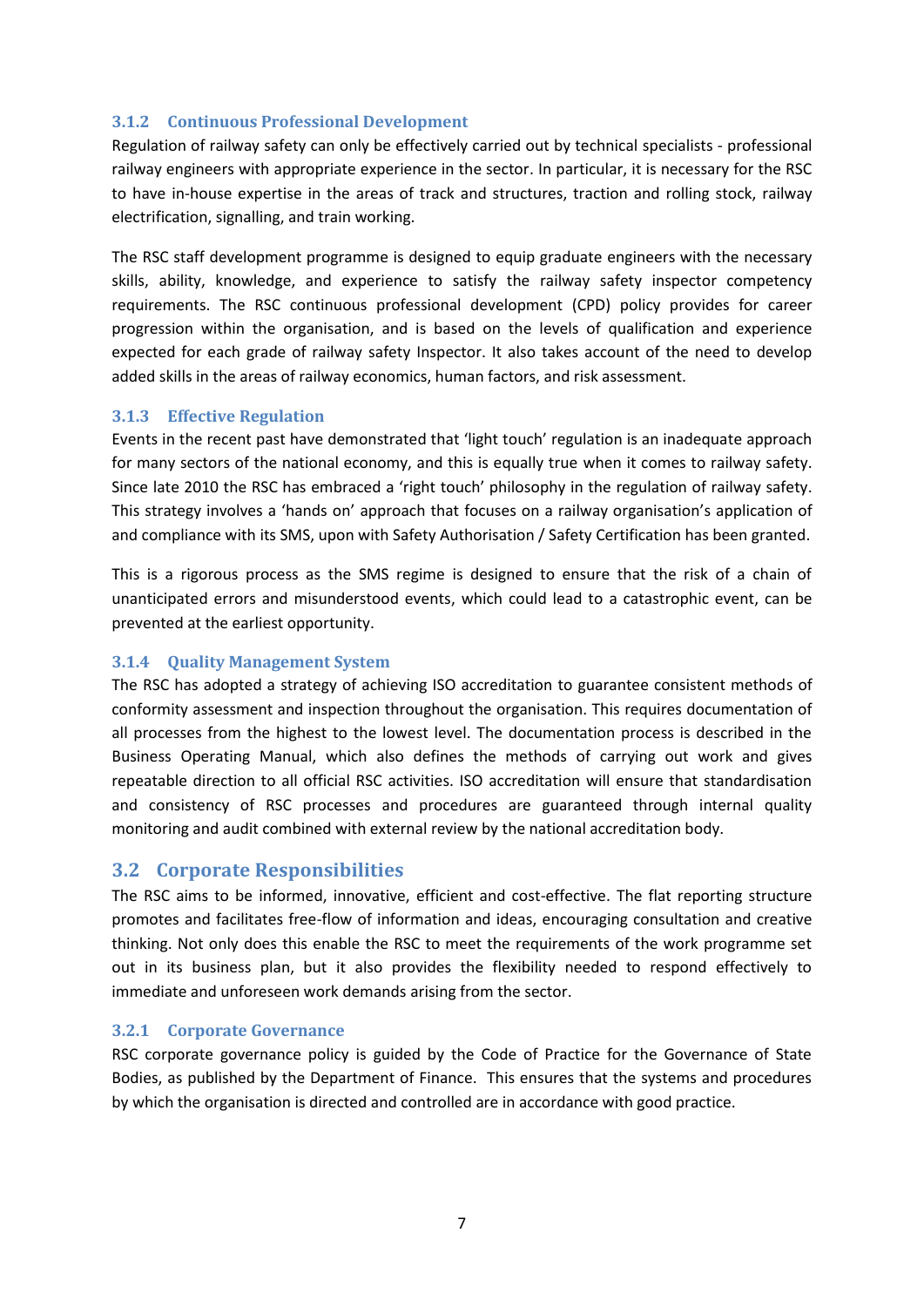#### <span id="page-8-0"></span>**3.2.2 Code of Conduct**

The RSC has in operation a Code of Business Conduct, which includes employee's duty, avoidance of conflict of interest, limits on external activities, rules regarding the acceptance of gifts, etc. This Code of Conduct applies to the Commissioner and all employees of the RSC. In addition, all professional engineering staff are required to abide by the Institution of Engineers of Ireland Code of Ethics.

#### <span id="page-8-1"></span>**3.2.3 Financial Management**

Under both EU and national legislation, the RSC is charged with delivering regulatory services in an open and transparent manner. The RSC is committed to maintaining appropriate and effective financial management controls. RSC annual accounts are subject to internal audit by independent auditors and also to an external audit by the Comptroller & Auditor General.

RSC revenue is a combination of Grant from the Department of Transport, Tourism & Sport, and a Safety Levy that is imposed on railway sector participants by means of a Statutory Instrument that is published on an annual basis. The greater part of the Grant is used to fund the economic regulatory activities, but the safety regulatory activities of the RSC are financed through the Safety Levy.

#### <span id="page-8-2"></span>**3.2.4 Risk Management**

The RSC *Procedure for Management of Business Risk* ensures that foreseeable risks to the business are identified, assessed, and that the level of risk is controlled to a tolerable level by effective measures that cannot be bettered without incurring disproportionate expenditure. The RSC risk register is a 'live' document that is subject to formal review on an annual basis, so as to ensure that risks identified are not exceeding the specified upper boundary criteria for exposure.

The most significant risk to RSC business continuity is that posed by a loss of experienced staff. The age profile of the RSC staff, as illustrated in the table below, is such that in itself it does not pose an unmanageable risk to the resource requirements.

| <b>Age Range</b> | 20-30 | $30 - 40$ | 40-50 | 50-60 | $60+$ |
|------------------|-------|-----------|-------|-------|-------|
| No. of staff     |       |           |       |       |       |

However, economic growth in the domestic economy, and worldwide demand for specialist railway knowledge and experience, present on-going risks to resource retention for the RSC. The mitigation measure that are now in place, as per the strategy described in sub-section 3.1.1, provides a ready source of suitable trained professionals to counteract the effects of staff turnover.

# <span id="page-8-3"></span>**3.3 Statutory Responsibilities**

#### <span id="page-8-4"></span>**3.3.1 Health & Safety at Work**

The RSC is bound by the Safety, Health & Welfare at Work Act, 2005, and Safety, Health & Welfare at Work (General Application) Regulations, 2007. Workplace risk is continually monitored and the RSC Safety Statement is regularly updated accordingly. Where training needs are identified, the RSC arranges provision of the same to ensure compliance with best practice.

Specific to the rail industry, RSC personnel have been trained in the procedures for Personal Track Safety and certification is always maintained in date. Where necessary, the requirements for Safe Pass certification have also been met.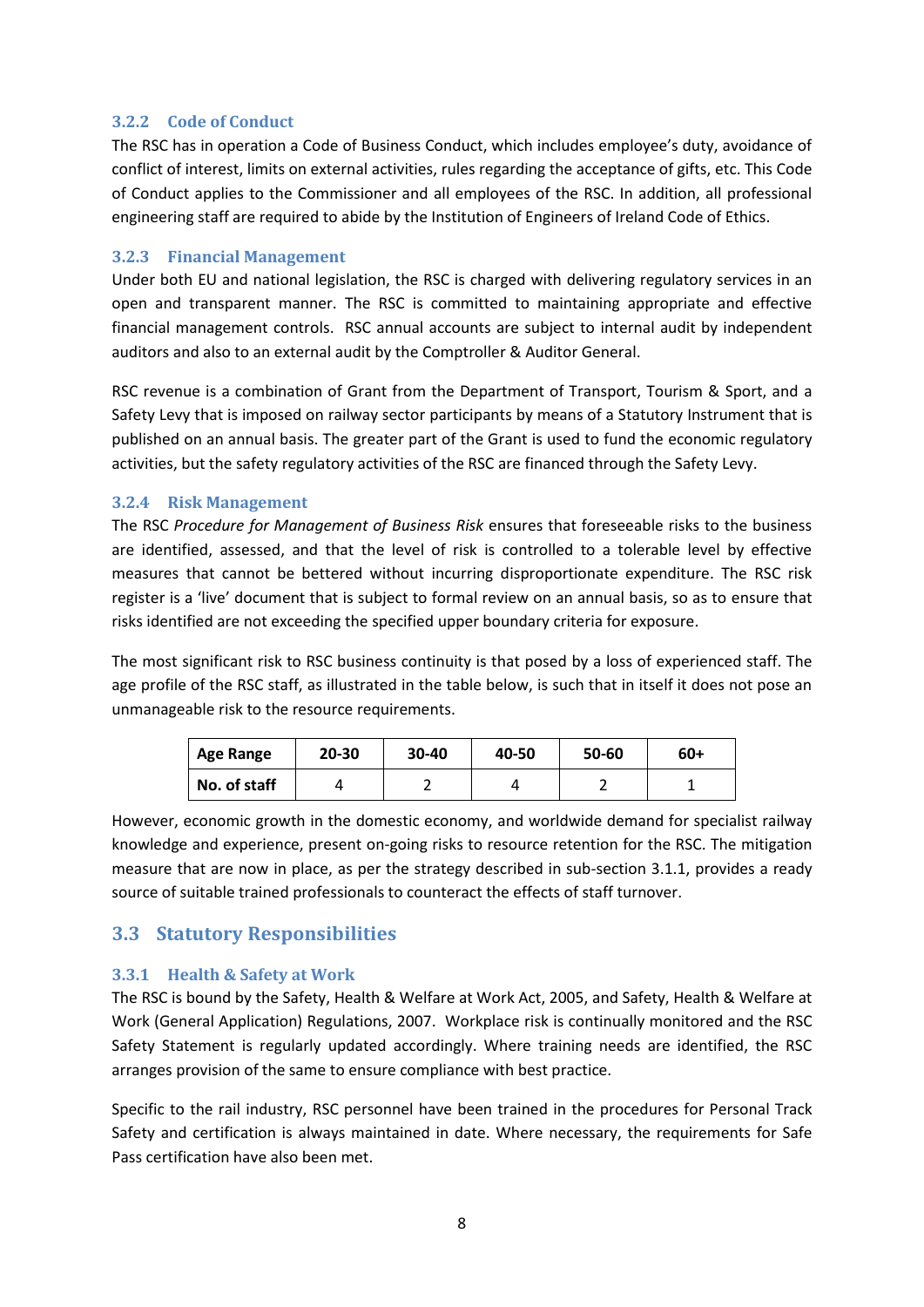#### <span id="page-9-0"></span>**3.3.2 Data Protection**

As a data controller, the RSC is fully committed to comply with the Data Protection Act 1988 (as amended). The EU Driver Licensing Regulations involve the maintenance of personal data, and the RSC also holds private information on persons who have been interviewed during audits carried out in relation to Safety Management System compliance.

#### <span id="page-9-1"></span>**3.3.3 Freedom of Information**

The Freedom of Information Act, 2014, asserts the rights of members of the public to obtain access to official information to the greatest extent possible, consistent with public interest and the right to privacy of individuals.

In regard to its role under the Railway Safety Act 2005 the RSC, as a law enforcement agency, may take evidence under oath in the pursuit of a prosecution. The RSC shall ensure that any responses to information requests do not inhibit law enforcement or introduce any risk to due process.

During the exercise of its functions the RSC inevitably becomes aware of a considerable amount of business information pertaining to the sector participants. In accordance with the provisions of the RSA, the RSC will always endeavour to ensure that responses to information requests do not disclose commercially sensitive data, particularly where it relates to competitive rail market participants.

#### <span id="page-9-2"></span>**3.3.4 Irish and European Languages**

The RSC complies with the relevant parts of the Official Languages Act 2003, and official publications such as Annual Reports and Statements of Strategy are produced in both Irish and English. It is the policy of the RSC to maintain an Irish language capability so that queries can be responded to in either the Irish or English languages.

As the procedural languages in use by the European Railway Agency (ERA) are English, French and German, the RSC encourages the development of linguistic diversity to facilitate communication with the national safety authorities of the EU Member States.

#### <span id="page-9-3"></span>**3.4 Domestic Relationships**

Working relationships exist with domestic stakeholders comprising Government departments; State agencies; railway Infrastructure Managers; Railway Undertakings; other railway organisations, the travelling public; and those whose activities can otherwise affect railway safety.

#### <span id="page-9-4"></span>**3.4.1 Government Departments and State Agencies**

Although the RSC operates an independent regulatory body, a practical working relationship must be maintained with the Department of Transport, Tourism and Sport. This is important in the context of harmonisation of legislation with emerging European requirements and the technical application of the same to the railway sector in Ireland. There is also on-going engagement with the Department in regard to progress with deliverables under the Multi-Annual Contract between the Minister and the Iarnród Éireann Infrastructure Manager.

While the RSC has primary responsibility for the enforcement of the Railway Safety Act 2005, the European Union (Railway Safety) Regulations 2013, and the EU (Regulation of Railways) Regulations 2015, it is appropriate to liaise with other State agencies and law enforcement agencies in carrying out this duty. In this regard the RSC has established a memorandum of understanding with the Health & Safety Authority. The RSC also co-operates with: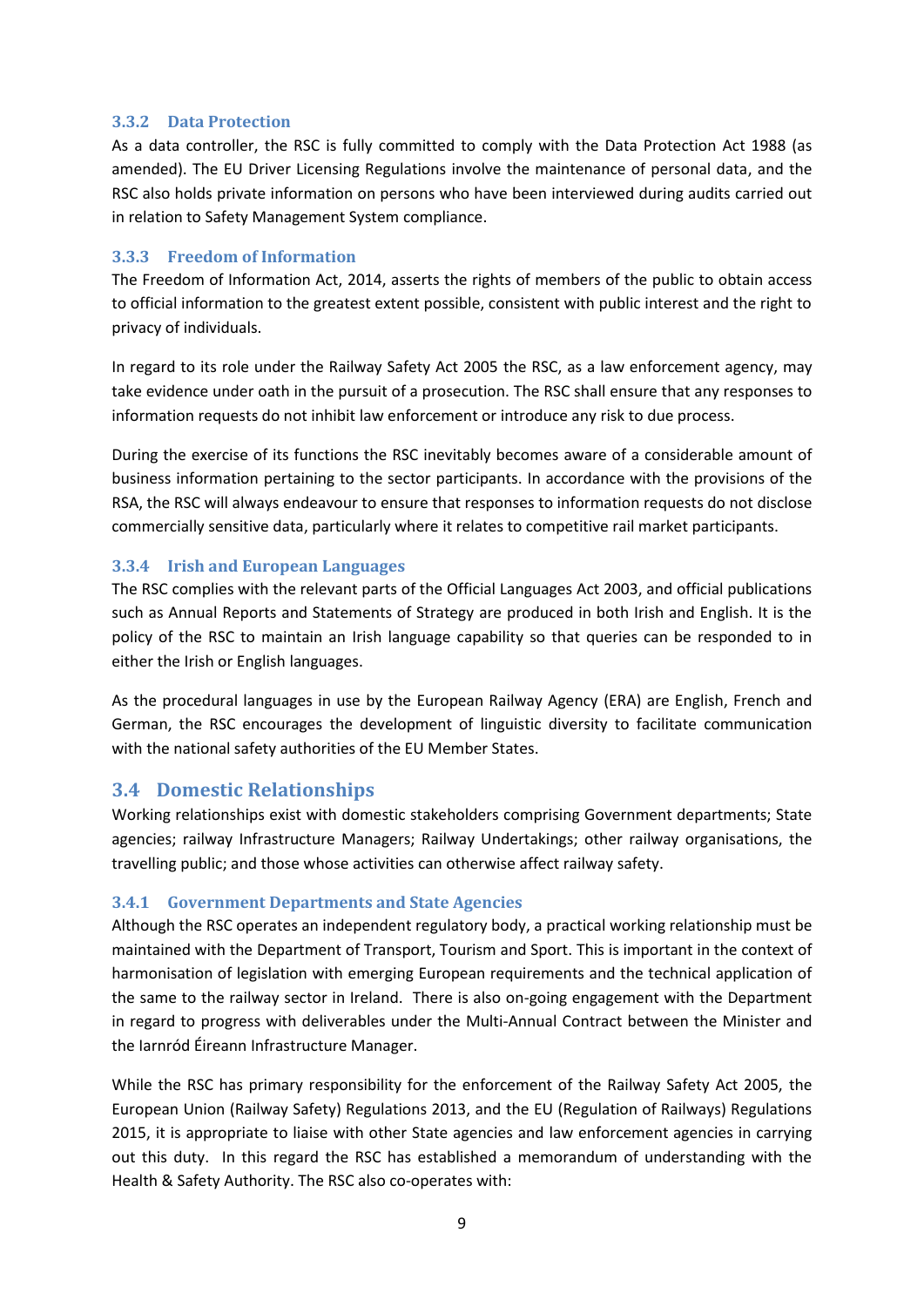- Transport Infrastructure Ireland (TII)
- The National Transport Authority (NTA)
- The Road Safety Authority (RSA)
- An Garda Síochána
- The Railway Accident Investigation Unit (RAIU)
- The Emergency Services
- The Coroner Service

#### *Road-Rail Interfaces*

The Road Rail Safety Working Group (RRSWG) is chaired by the RSC, and representation includes the Department of Transport Tourism & Sport, railway organisations, road authorities, road hauliers and the Gardaí. In addition to meeting annually, the group will continue to host awareness meetings around the country to communicate with engineers and managers from the local authorities regarding road rail interfaces, and to discuss particular areas of concern at the locations visited.

User-worked level crossings on public roads present a particular risk area that continues to be of concern. The RSC will continue to encourage investment through the relevant channels aimed at mitigation of risks associated with such level crossings.

#### <span id="page-10-0"></span>**3.4.2 Infrastructure Managers, Railway Undertakings, and other Railway Organisations**

Currently, there is only one railway Infrastructure Manager in the State – Iarnród Éireann – which has been granted a Safety Authorisation in accordance with the requirements of the Railway Safety Directive.

At present, there are four Railway Undertakings that have been issued with Safety Certificates in compliance with Regulation EC 653/2007 and the Railway Safety Directive, which permits them to operate on the Iarnród Éireann network:

- Iarnród Éireann (IÉ), which operates Inter-city; regional and commuter services, including the DART electrified commuter service in the greater Dublin area;
- Translink Northern Ireland Railways (NIR), which operates the *Enterprise* inter-city service between Dublin and Belfast jointly with Iarnród Éireann;
- Balfour Beatty Rail Ireland (BBRI) who conduct movements on the network in conjunction with infrastructure maintenance activities; and
- The Railway Preservation Society of Ireland (RPSI), which operates occasional steam and diesel hauled heritage trains.

The LUAS Light Rail network in Dublin and extensions thereto are also subject to regulatory oversight by the RSC. The RSC has extended the application of safety management principles to Light Railway Organisations, and Transdev Dublin Light Rail Ltd. were granted a new Safety Certificate under these revised requirements on 13<sup>th</sup> March 2015.

In addition, there are five narrow-gauge Heritage Railways operating on their own self-contained infrastructure. The safety certification process for these railways is based on the acceptance of a SMS as defined in specific RSC Guidance documents. Heritage Railways that are currently covered by Safety Certificates issued in accordance with these requirements are: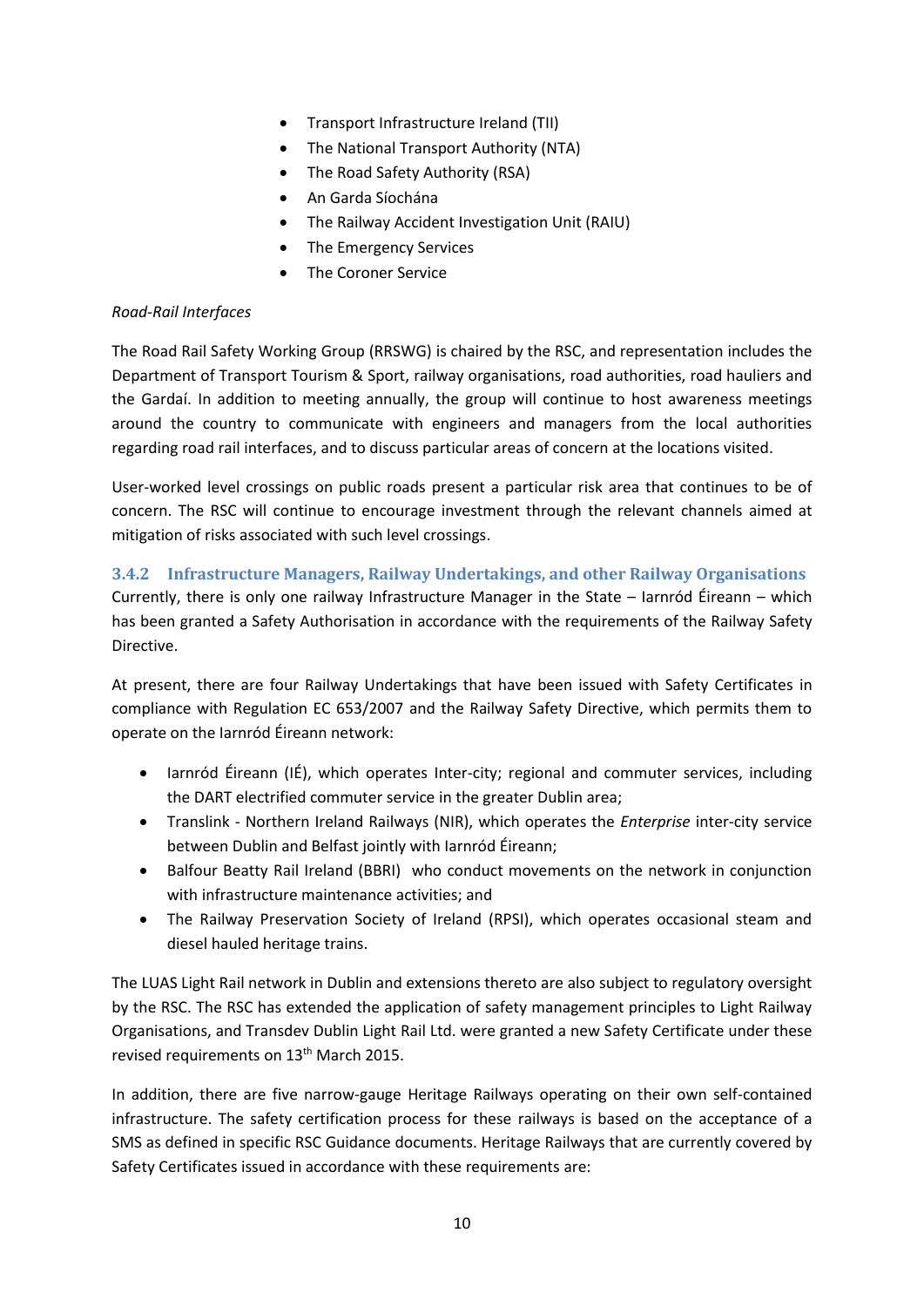- Difflin Lake Railway, Raphoe, Co. Donegal
- Fintown Railway, Fintown, Co. Donegal
- Irish Steam Preservation Society, Stradbally, Co. Laois
- Lartigue Monorailway, Listowel, Co. Kerry
- Waterford & Suir Valley Railway, Kilmeadan, Co. Waterford

There are three other self-contained Heritage Railways that are currently non-operational as they have yet to achieve Safety Certification:

- Cavan & Leitrim Railway, Dromod, Co. Leitrim
- Tralee & Blennerville Railway, Tralee, Co. Kerry
- West Clare Railway, Moyasta, Co. Clare

In view of their contribution to the tourism sector, the RSC is committed to encouraging the heritage railways and will continue to ensure that they offer a safe recreational experience for visitors and volunteers alike.

The self-contained Heritage Railways are also subject to supervision by the RSC as are industrial railway interfaces with public roadways. Currently there is only one organisation that meets this latter criteria; Bord na Móna who operates an extensive network of narrow-gauge industrial railways across the boglands.

#### <span id="page-11-0"></span>**3.4.3 Railway Safety Advisory Council**

The Railway Safety Advisory Council was established under the terms of the Railway Safety Act, 2005 to provide a forum for the various stakeholder organisations. It is independent of the RSC and may present the Minister for Transport Tourism & Sport or the RSC with recommendations in regard to railway safety matters. The RSC is strongly committed to supporting this body and appreciates the independent perspective that it brings to railway safety matters.

# <span id="page-11-1"></span>**3.5 International Relationships**

#### <span id="page-11-2"></span>**3.5.1 Northern Ireland and Great Britain**

The RSC maintains liaison with the relevant authorities involved with railway regulation in Northern Ireland and Great Britain. In relation to Dublin-Belfast cross-border rail services, the RSC is committed to work closely with the Department of Transport, Tourism & Sport and the Department of Regional Development in Northern Ireland (DRDNI). Co-operation in safety regulation is covered by a Memorandum of Understanding that is place between the RSC and DRDNI. Although the networks North and South are constructed to the same track gauge (1,600mm), there are several differences in legislation, practices, specifications, equipment and infrastructure that have to be considered in promoting rail interoperability between the two jurisdictions.

In line with regional co-operation strategies, the RSC is committed to participation at various fora in relation to the cross-border railway operations. Depending on the subject matter under discussion, participants may include representatives from the Department of Transport, Tourism & Sport, the Department of Regional Development in Northern Ireland, the Department for Transport (U.K.), the Office of Rail and Road (the independent safety and economic regulator for Britain's railways); Iarnród Éireann and Translink (Northern Ireland Railways).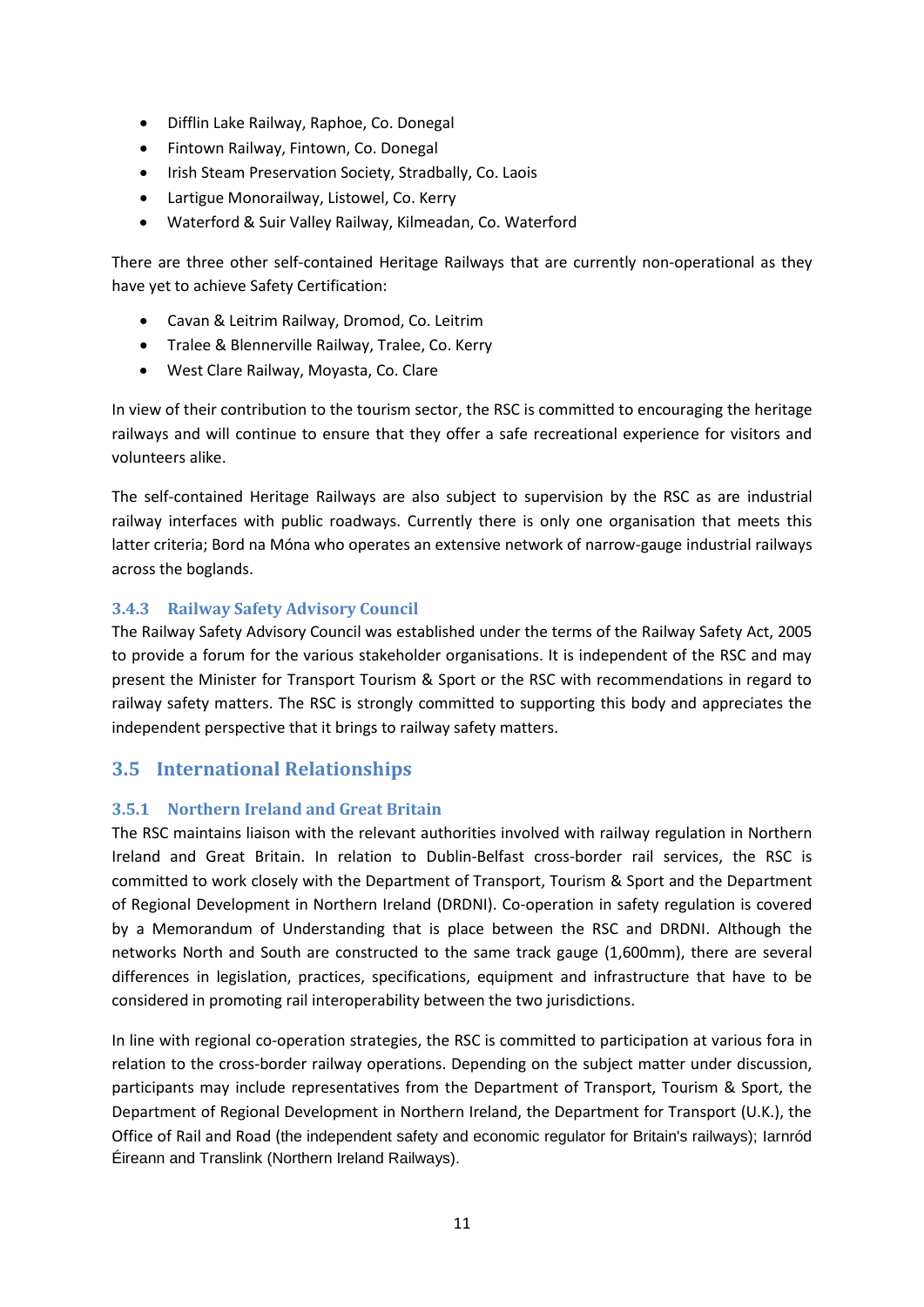#### <span id="page-12-0"></span>**3.5.2 Europe**

Within the context of the European Union (EU) the RSC engages with the European Railway Agency and the national safety authorities of other Member States in the development and implementation of a harmonised approach to the regulation of railways. The regulatory framework is governed by EU Directives on the single European railway area and, in particular safety, interoperability, licensing of train drivers, and certification of entities in charge of maintenance. The regulatory framework is aimed at promoting efficiency and market competition, and facilitating the mobility of labour.

The RSC is also a member of the International Liaison Group of Government Railway Inspectorates (ILGGRI) and actively participates in the exchange of information and views at meetings of this pan-European group. In association with the Department for Transport, Tourism & Sport the RSC attends and participates in meetings of the Railway Interoperability and Safety Committee (RISC) of the European Commission.

Continued participation in the development and implementation of the European railway regulatory framework is a key component of RSC strategy, and closer co-operation with European counterparts is an on-going objective. To that end, the RSC participates in a programme of exchange of experts with the Netherlands, UK, and Switzerland.

#### <span id="page-12-1"></span>**3.5.3 Worldwide**

The regulation of railway safety is a worldwide activity and, in addition to the Member States of the European Union, the RSC maintains active contact with regulators in many countries, including Switzerland, Australia and Canada. The RSC has been a member of the core group of the International Railway Safety Council (IRSC) since 2006, and continued participation at the annual conference is a strategy that yields considerable benefit for the RSC through networking and exposure to wider perspectives on railway safety.

# <span id="page-12-2"></span>**4 Strategic Objectives and Priorities**

The top objective for the RSC is to ensure that adequate railway-specific technical knowledge and experience is available within the organisation to meet its on-going business needs. A strategy of bespoke human resource development has been adopted and this has delivered the objective of minimising dependency on external specialist resources.

The RSC is working with the railway sector participants to develop a better understanding of the importance of knowledge management and the significant role that human behaviour plays in contributing to risk. The objective is to foster and encourage the adoption of 'just culture' and 'organisational learning' principles to improve the control of risk at the person-technology interface. This is in-line with the approach being adopted by the European Railway Agency (an approach that has already been implemented for the aviation sector by European Aviation Safety Agency). The RSC is committed to encouraging railway organisations to incorporate the safety management principles of other High Reliability Organisations (HROs) into railway operations and maintenance.

The broadening of the RSC's remit to include economic regulation has presented an opportunity to review the organisation's approach to quality management. The RSC is committed to implementing a Quality Management System (QMS) that will satisfy the requirements for ISO accreditation of its conformity assessment, audit and inspection processes.